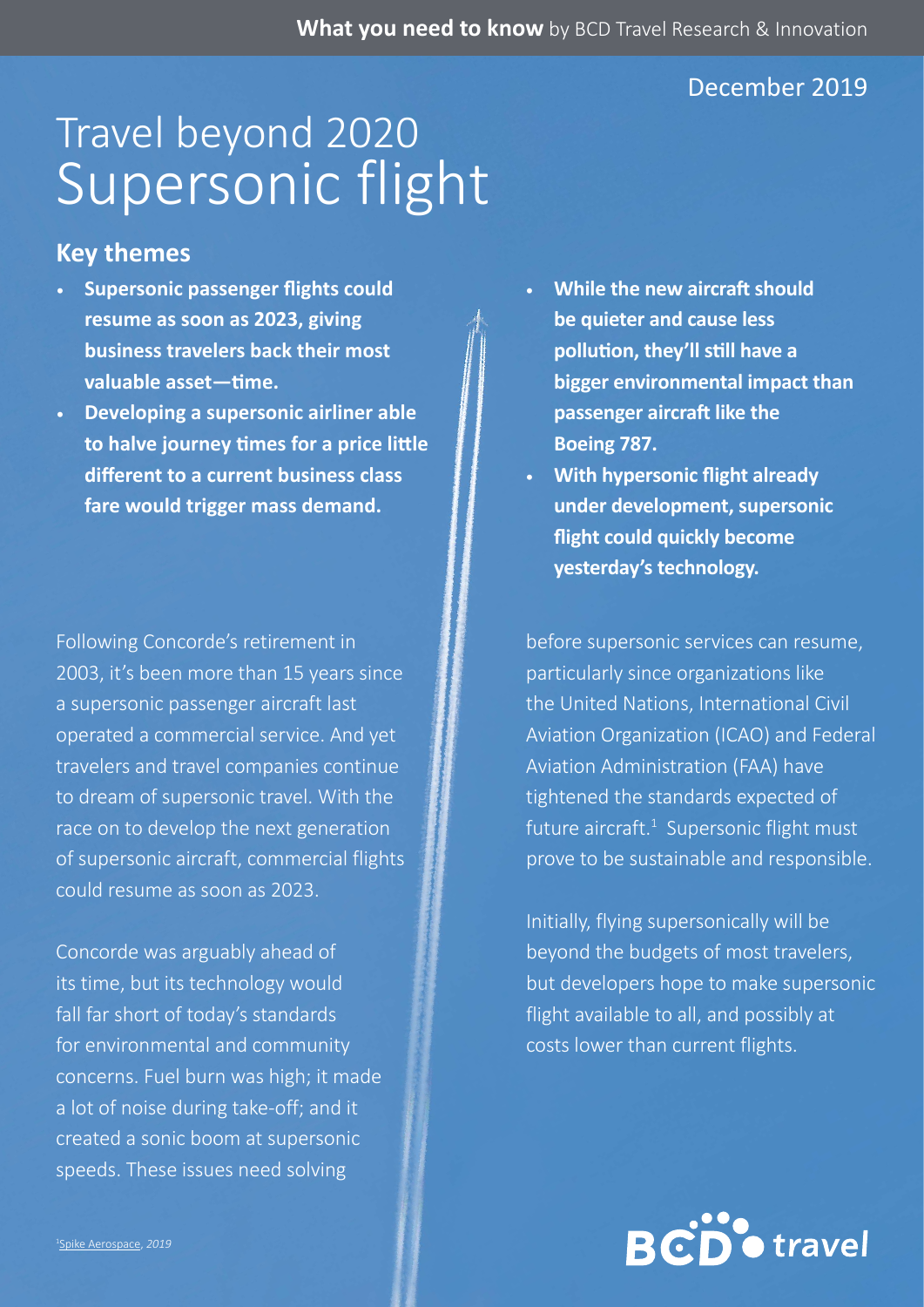

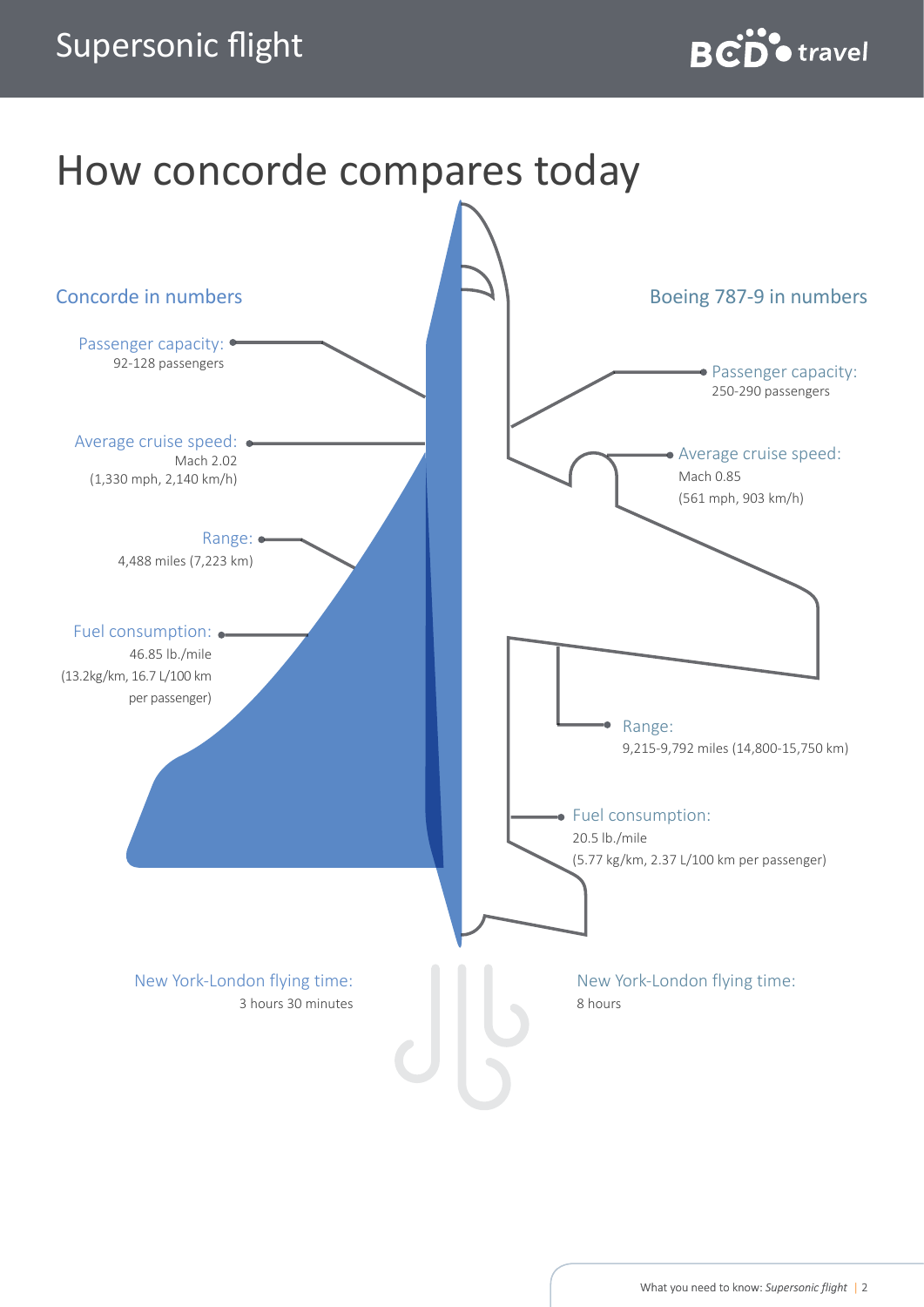## **BCD** otravel

## Supersonic challenges

Before it can make its commercial return to the skies, supersonic flight has some hurdles to overcome.

#### Boom!

While Concorde traveled three times faster than the conventional jet aircraft of its day like the Boeing 747, airlines struggled to operate it profitably.

Concorde's supersonic use was limited by the sonic boom shock waves created when passing the speed of sound—760 mph (1,223 kph).<sup>2</sup> U.S. federal regulations ban commercial aircraft from supersonic flight over land. Concorde was largely confined to transatlantic services, where it was able to operate supersonically over water, offering passengers a major attraction—time saved. At three hours 30 minutes, Concorde more than halved the flying time taken by conventional aircraft between London and New York. Travelers were able to make day trips from the U.S. to London or Paris.

### Viable supersonic flight in sight

Recent advances in technology and adjustments to the regulatory environment could again make supersonic flight viable.

U.S. space agency NASA has been working to significantly reduce the sonic boom in its X-59 (low-boom supersonic flight demonstrator) program. It has political backing: The 2019 budget proposal for NASA included full funding for the X-59 project.

Flight demonstrations are scheduled for 2021, and if successful, could remove one important barrier to the return of supersonic flight. However, the aircraft will also need to reduce noise during takeoff, which was historically much higher than for subsonic aircraft.

The FAA is prepared to look at rewriting the rules to allow for the eventual return of civil supersonic air travel, while ensuring the environmental impacts are understood and properly addressed.<sup>3</sup> Initially, it will make it easier to gain approval for testing supersonic aircraft.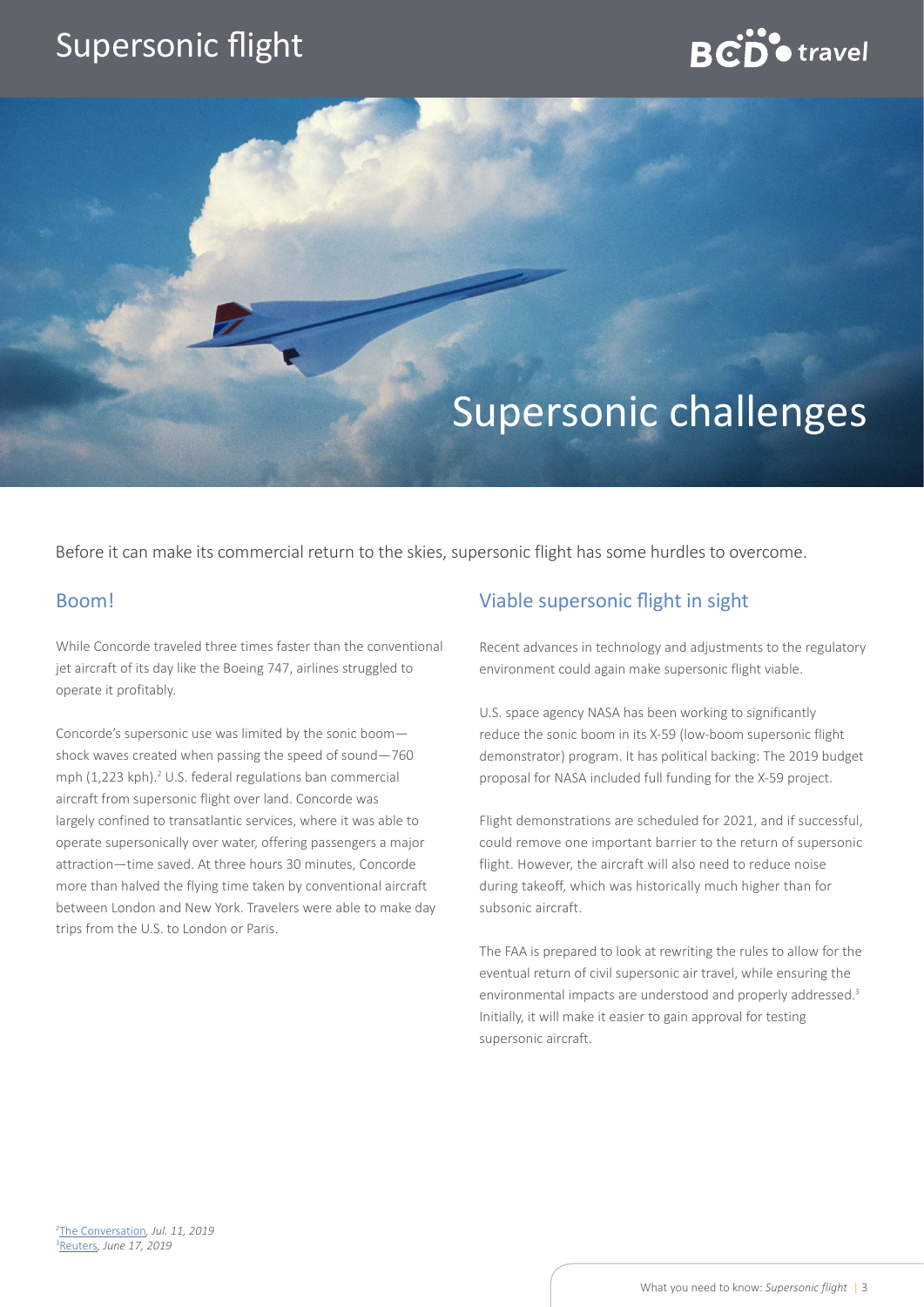



(Image credit to Exosonic)

## Resurrecting supersonic flight

Four companies are leading the race to launch a passenger aircraft capable of supersonic flight: Aerion Supersonic, Boom Supersonic, Spike Aerospace and Exosonic.4

#### Aerion Supersonic

Aerion Supersonic plans to exploit changes in travel patterns that have emerged since the end of Concorde services. Noting a significant increase in the use of commercial business jets, it's developing a supersonic solution aimed at this market segment.

Backed by Boeing, which has provided investment and engineering, manufacturing and flight-testing resources, Aerion is developing the AS2, a 12-seater supersonic business jet, designed to fly at speeds up to Mach 1.4 or approximately 1,000 miles per hour (1,610 kph).<sup>5</sup> That's still around 330 mph (530 kph) slower than Concorde. The AS2 would be capable of flying from New York to São Paulo or from London to Beijing nonstop.

Aerion expects to complete the preliminary design phase in 2020, with the first scheduled flight slated for 2023. Priced at US\$120 million, the AS2 will cost almost 50% more than a Boeing 737-800.

#### Boom Supersonic

Denver, Colorado-based Boom Supersonic is developing Overture, an airplane capable of carrying 55-75 passengers at Mach 2.2. Matching Concorde's top speed—and looking remarkably like it—the Overture would be unable to offer an improvement on Concorde's three hour 30 minute flying time between New York and London.

Boom Supersonic expects its XB-1 supersonic demonstrator to break the sound barrier in 2020. The company hopes the Overture will be 30% more efficient and 30 times quieter than Concorde—and expects it to be operational in 2023. It already has preorders for 20 aircraft from Japan Airlines and 10 from Virgin Group.6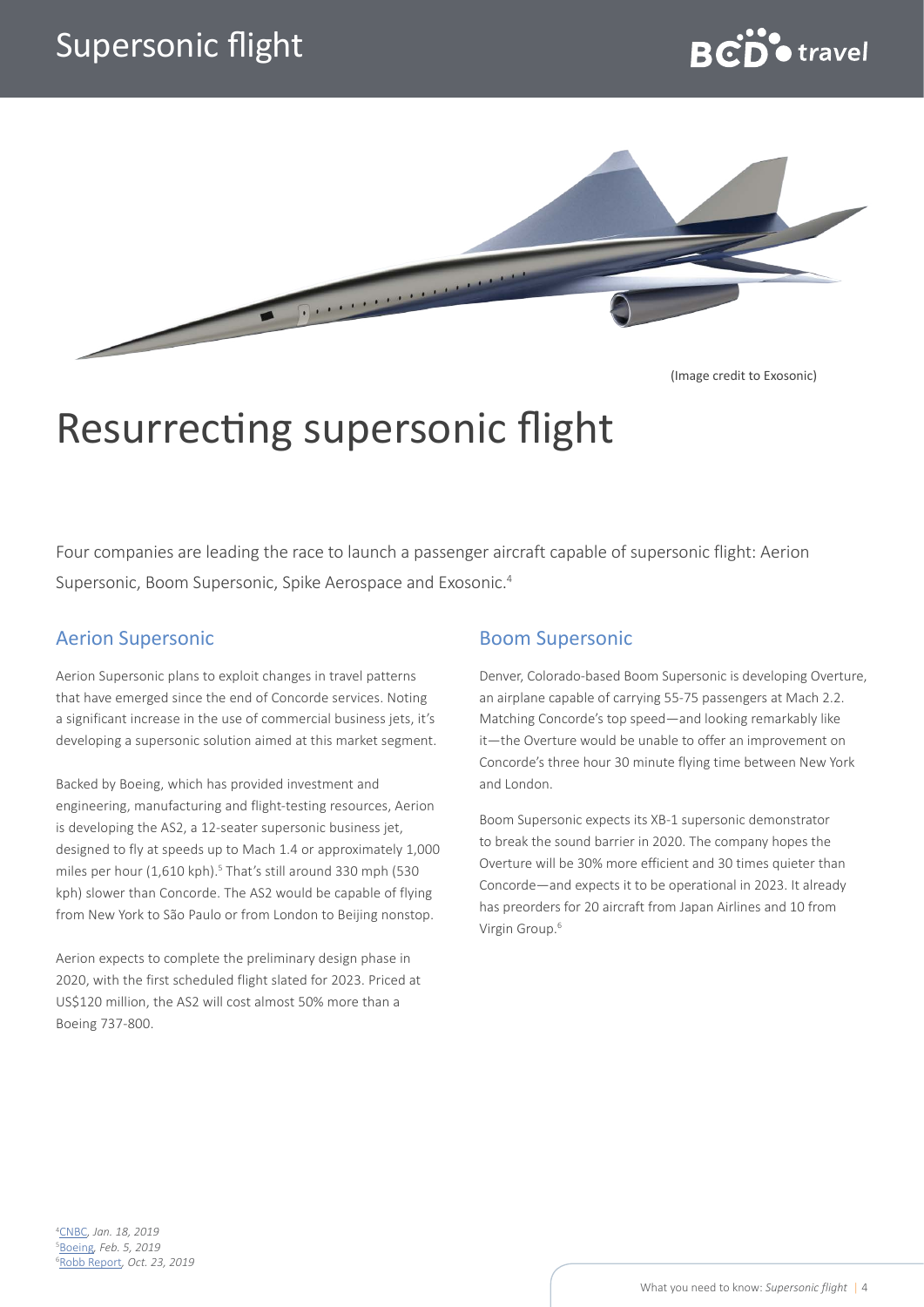# **BCD** otravel

### Spike Aerospace

Like Aerion Supersonic, Boston, Massachusetts-based Spike Aerospace is starting small, developing a supersonic jet capable of carrying up to only 18 passengers.

It claims the S-512 Quiet Supersonic Jet will be the fastest civilian aircraft in the skies. Capable of flying at Mach 1.6 with a range of 6,200 nautical miles, the S-512 could fly nonstop between New York and Dubai in nearly half the time it currently takes a subsonic aircraft. Like Aerion's AS2, the S-512 would still be slower than Concorde. Spike claims prices would be "very competitive with business class tickets."

Spike Aerospace's development partners include Greenpoint Technologies and Siemens. Like its rivals, it's aiming to have the S-512 in service for 2023.

#### Exosonic

Startup Exosonic is also trying to revive supersonic aviation, but it is some years behind Aerion, Boom and Spike.

Exosonic intends to reduce the boom using sonic boom-shaping technologies, enabling supersonic flight over both water and land.<sup>7</sup> By flying constantly at Mach 1.8, it believes it can halve flying times, carrying 60 passengers in a dual-class configuration over distances of 5,700 miles (9,260 km).

Supersonic flight gives passengers back their most valuable asset—time. Developing a supersonic airliner able to halve journey times for a price little different to a current business class fare would create mass demand. Exosonic CEO Norris Tie estimates there will be a market for 325 supersonic aircraft between 2030 and 2050.

What you need to know: *Supersonic flight* | 5